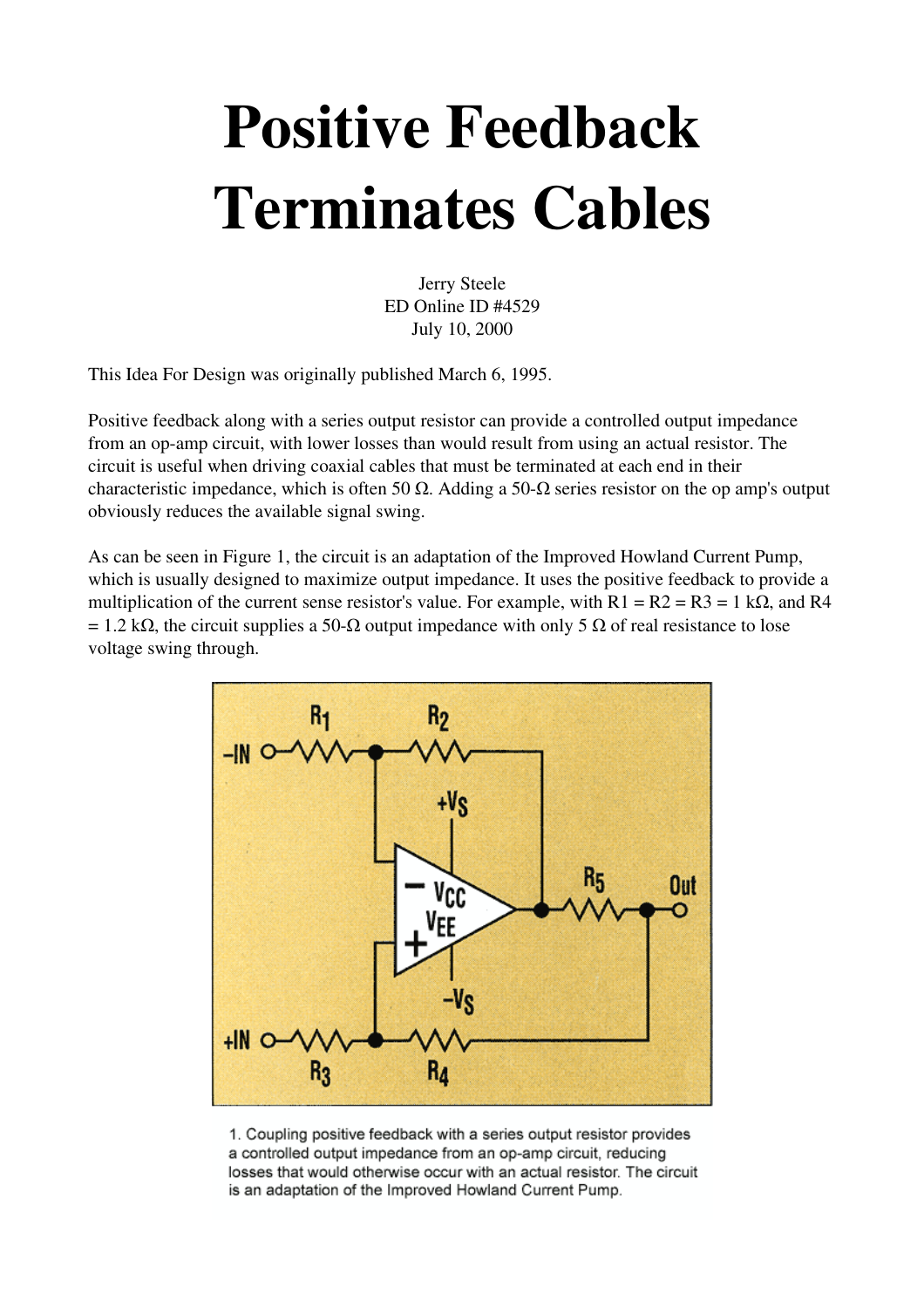Adding positive feedback has the effect of multiplying circuit gain by the same ratio as it multiplies the sensing resistor (the example values given had a gain of about 10). Keep in mind that loading will cause the output voltage to drop to half (that's proof of the concept), so the loaded gain is half the unloaded gain. Available voltage swing remains essentially unimpaired. This can be a valuable feature, especially in low-voltage circuits like those used with National Semiconductor's LM7131. This part can provide 4-V pulses into a 150- $\Omega$  cable on 5-V supplies, but back termination would typically halve that. This technique maintains the full 4V capability.

The circuit tolerates capacitive loads well, better than just the op amp alone. The inductive portion of any load is what could cause stability problems. Note that coax cable is a transmission line and isn't considered purely inductive or capacitive. Load inductance will manifest itself as overshoot or undershoot in pulse response. If the overshoot is less than  $40\%$  of the total peak-to-peak amplitude of the pulse, then the circuit has adequate phase margin.

Setting the desired gain involves pegging the values of the negative feedback resistors. Remember that the gain will ultimately be multiplied by an amount equal to what the series output resistor R5 is being multiplied. For convenience, the input leg of the positive feedback (R3) can be set equal to R1. The following equation solves for R4:

where  $Z$  is the desired output impedance. AOL is the open-loop gain of the op amp.

An example demonstrates the value of this technique (Fig. 2). A1 is National's LM7131 in a batteryoperated portable device operating at 3 V. At the 3-V supply, the LM7131 is specified for a maximum swing of 2 V. Using positive feedback for back termination makes this entire voltage swing available. At the receiving end, another LM7131 provides gain to present a 0- to 4-V input to a high-speed 12-bit ADC.



2. The value of the technique demonstrated in Figure 1 is shown in this application, which uses National Semiconductor's LM7131 in a battery-operated piece of portable equipment operating at 3 V.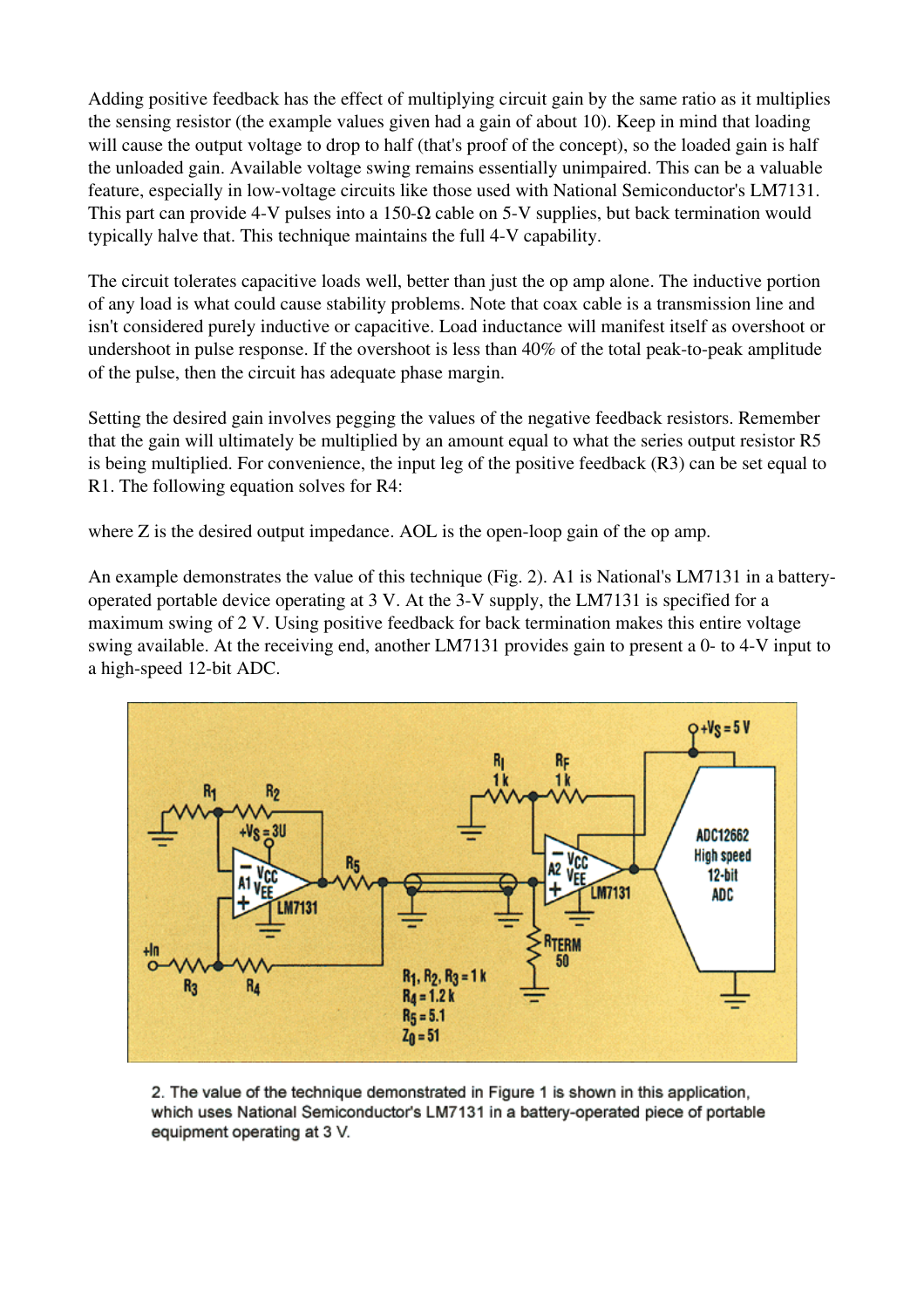## Update by the author jsteele@azstarnet.com

Wideband low-voltage op amps have become widely available since the original Idea For Design was written. We also have seen an increasing use of ever-lower supply voltages. Presently, the region around 2.4- to 2.5-V total supply voltage is quite common. Soon, we will witness demands to run these analog systems at 1.8 V or lower. All of these factors contribute to making this circuit technique even more valuable today.

One critical detail, though, that wasn't covered in the original article involves the tolerance considerations of the resistors. It's well known that the Improved Howland Current Pump in its purest form can be quite sensitive to component variation. Just how sensitive it is depends on how close one operates it to the point where it becomes a true infinite-output impedance-current source. The back-termination circuit described here is operating far enough away from that point, so you can avoid using trimming potentiometers as long as you use resistors of sufficient precision.

Note that the original article contained an error in the equation to determine R4. This reprint of the original Idea For Design has the correct version of that equation.

| OUTPUT IMPEDANCE $(Z_0)$ VERSUS R4 |          |                     |                          |                                       |
|------------------------------------|----------|---------------------|--------------------------|---------------------------------------|
| <b>R4 (kV)</b>                     | $Z_0$    | <b>R4</b> tolerance | Z <sub>o</sub> variation | Z <sub>o</sub> variation<br>from 50 V |
| 1.1979                             | 55,50813 | 1%                  | 5.53%                    | 6.75%                                 |
| 1.2221                             | 50,00675 | 1%                  | 4.93%                    | 23.83%                                |
| 1.1858                             | 58.796   | 2%                  | 11.78%                   | 13.07%                                |
| 1.2342                             | 47.68226 | 2%                  | 9.35%                    | 8.30%                                 |
| 1.1495                             | 71.85118 | 5%                  | 36.60%                   | 38.18%                                |
| 1.2705                             | 41.95617 | 5%                  | 20.23%                   | 19.32%                                |
| 0                                  | 25.0004  | 10%                 | #DIVO!                   | 2109.62%                              |
| 1.331                              | 35,20297 | 10%                 | 33.07%                   | 32.30%                                |
| 1.21                               | 52,59901 |                     | 0.00%                    | 1.15%                                 |

The table displays values for R4 varying from the nominal standard value of 1.21 kΩ for a 1% resistor, and the corresponding resultant output impedance. This chart indicates that the output impedance (ZO) varies approximately 5% for every 1% variation in R4. Using 2% resistors will keep the back termination within 12% of its value at the nominal value for R4. It should be noted that while 52 Ω was used for this discussion, there are 50- and 53.5-Ω coaxial cables available as well. The objective is to achieve good pulse fidelity and keep overshoot within limits. Keeping 12% tolerance will fulfill this requirement.

Some scope waveforms make it easy to compare the two circuits shown in Figure A. All tests were done with 15 ft. of RG-58 coaxial cable on the output. Figure A1 is a conventional circuit, while Figure A2 uses active back-termination. Figure B depicts Figure A1, the conventional circuit with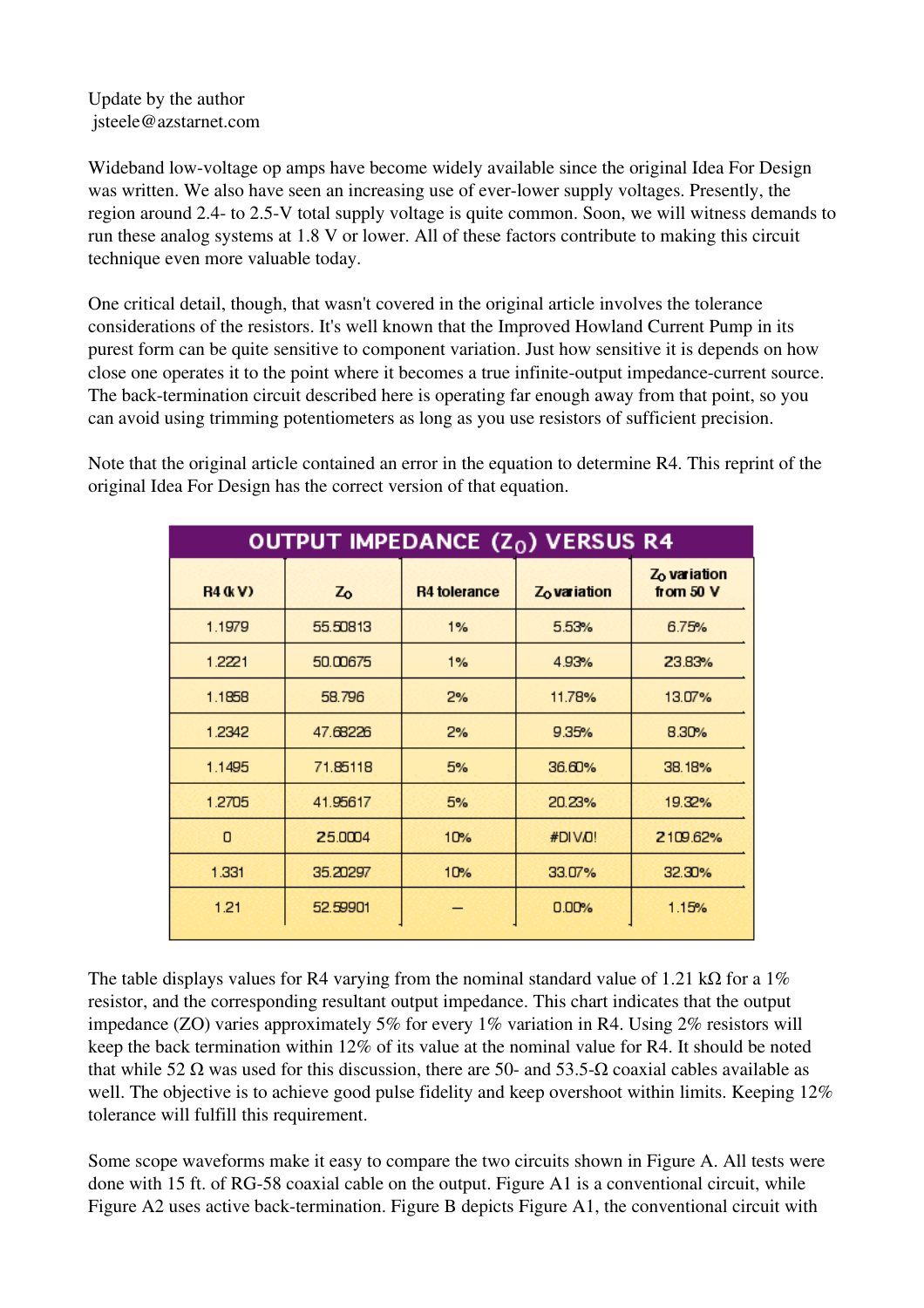no termination, showing a slight overshoot. Figure C shows the same circuit properly terminated. Likewise, Figure  $D$  is the output of Figure A2, the active back-termination circuit, with an unterminated output. Finally, Figure E is the output of the active back-termination circuit when it's terminated properly.



A. Two circuits were used to obtain the scope waveforms, a conventional circuit (1) and an active back-termination configuration (2). Notice that all of the waveforms are taken at the load (far) end of the 15 ft. of coax cable. RG-58 cable was used for these tests.



B. When unterminated, the waveform of the conventional amplifier measured at the far end of the coaxial cable exhibits a slight peak.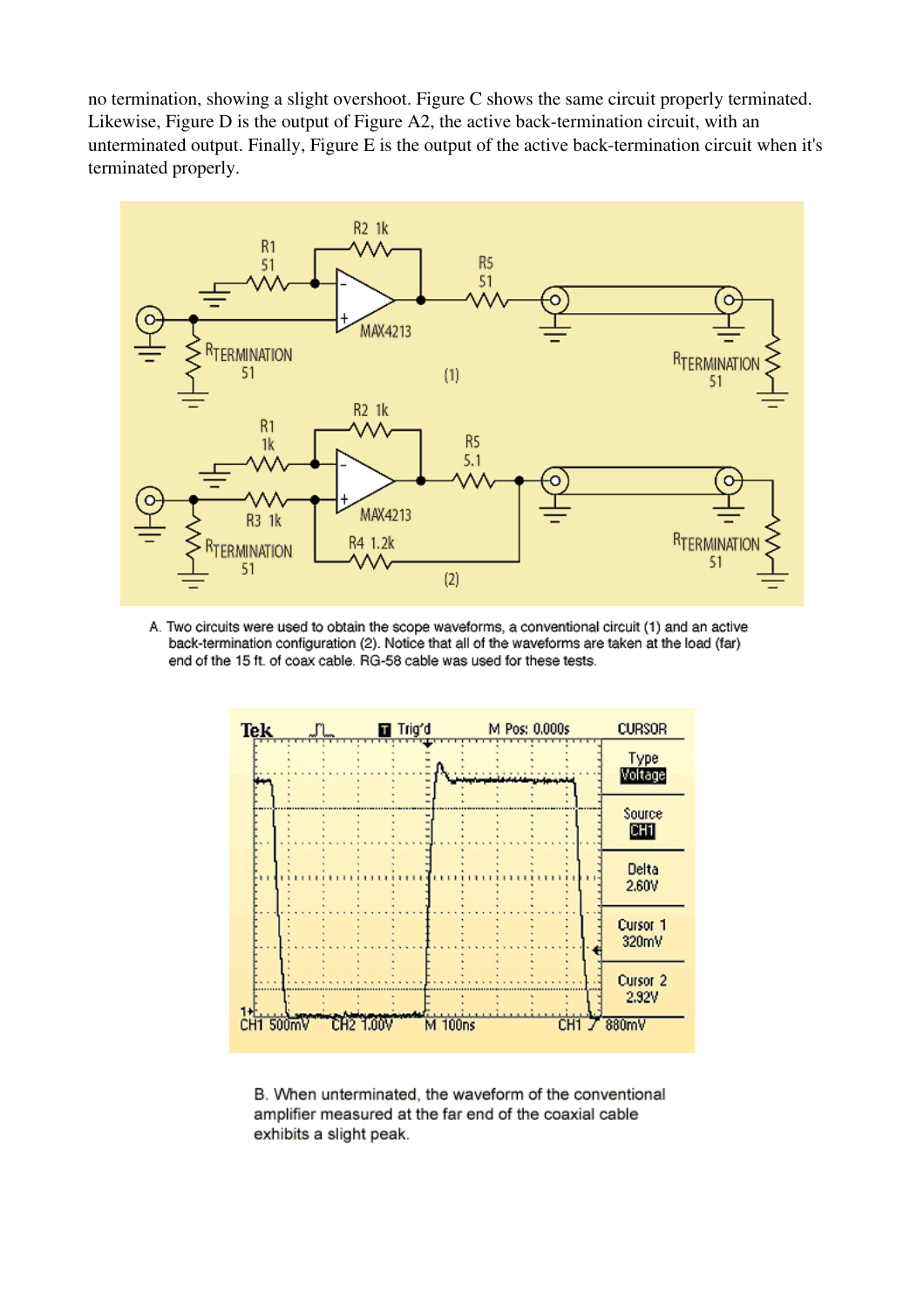

C. The peak in the waveform disappears when the conventional amplifier is properly terminated. But, note the change in vertical scale factor due to halving the amplitude.



D. This waveform results when the active termination circuit isn't terminated. The poor signal fidelity is probably the result of using positive feedback under conditions it's not suited for.